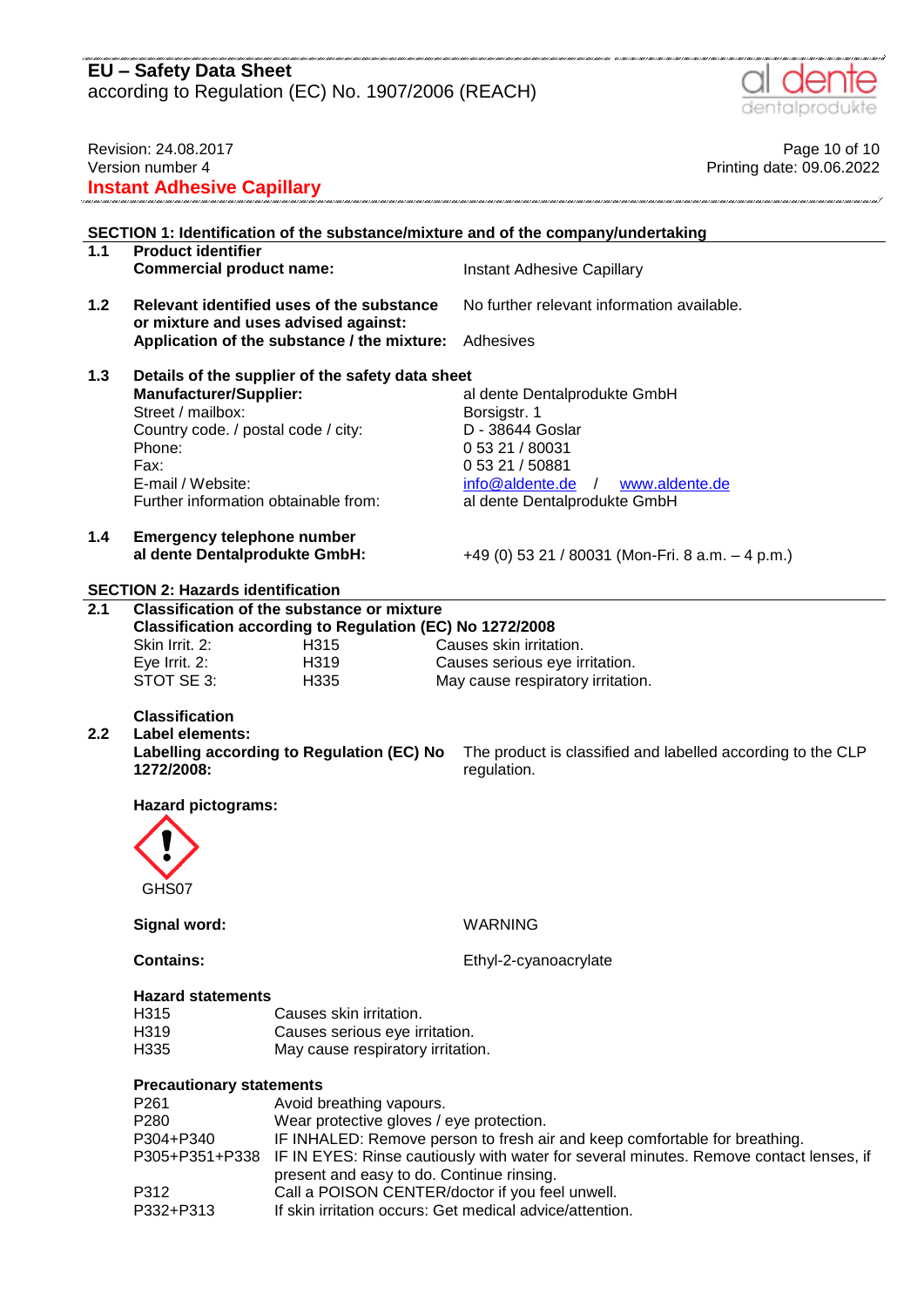# **EU – Safety Data Sheet** according to Regulation (EC) No. 1907/2006 (REACH)

### Revision: 24.08.2017 **Page 10 of 10** Version number 4 Printing date: 09.06.2022 **Instant Adhesive Capillary**

# **Additional information:**

Cyanoacrylate. Danger. Bonds skin and eyes in seconds. Keep out of the reach of children.

#### **Labelling of packages where the contents do not exceed 125ml Hazard pictograms**



**2.3 Other hazards**

| Signal word:                                                       | Warning                                       |
|--------------------------------------------------------------------|-----------------------------------------------|
| Hazard-determining components of<br>labelling:                     | ethyl 2-cyanoacrylate                         |
| <b>Hazard statements:</b>                                          | Void                                          |
| <b>Other hazards</b><br><b>Results of PBT and vPvB assessment:</b> | PBT: Not applicable.<br>vPvB: Not applicable. |

#### **SECTION 3: Composition/information on ingredients**

| <b>Description:</b>            | Adhesve                                                  |                 |  |  |  |
|--------------------------------|----------------------------------------------------------|-----------------|--|--|--|
| Dangerous components:          |                                                          |                 |  |  |  |
| CAS: 7085-85-0                 | ethyl 2-cyanoacrylate                                    | $50 - 100\%$    |  |  |  |
| EINECS: 230-391-5              | Skin Irrit. 2, H315; Eye Irrit. 2, H319; STOT SE 3, H335 |                 |  |  |  |
| Index number: 607-236-00-9     |                                                          |                 |  |  |  |
| Reg.nr.: 01-2119527766-29-xxxx |                                                          |                 |  |  |  |
| CAS: 123-31-9                  | 1,4-dihydroxybenzene                                     | $0.025 - 0.1\%$ |  |  |  |
| EINECS: 204-617-8              | Muta. 2, H341; Carc. 2, H351; Eye Dam. 1, H318;          |                 |  |  |  |
| Index number: 604-005-00-4     | Aquatic                                                  |                 |  |  |  |
|                                | Acute 1, H400; Acute Tox. 4, H302; Skin Sens. 1, H317    |                 |  |  |  |

Additional information: **For the wording of the listed hazard phrases, refer to section** 16.

#### **SECTION 4: First aid measures**

| 4.1 | Description on first aid measures:<br><b>General information:</b> |                                                                                                                                                                                                                               |  |  |  |
|-----|-------------------------------------------------------------------|-------------------------------------------------------------------------------------------------------------------------------------------------------------------------------------------------------------------------------|--|--|--|
|     | After inhalation:                                                 | Supply fresh air. If required, provide artificial respiration.<br>Keep patient warm. Consult doctor if symptoms<br>persist. In case of unconsciousness place patient stably in<br>side position for transportation.           |  |  |  |
|     | After skin contact:                                               | After contact with skin, wash immediately with plenty of soap<br>and water. If skin irritation continues, consult a doctor.                                                                                                   |  |  |  |
|     | After eye contact:                                                | In case of contact with eyes, rinse immediately with plenty of<br>water and seek medical advice.<br>Rinse cautiously with water for several minutes.<br>Remove contact lenses, if present and easy to do. Continue<br>rinsing |  |  |  |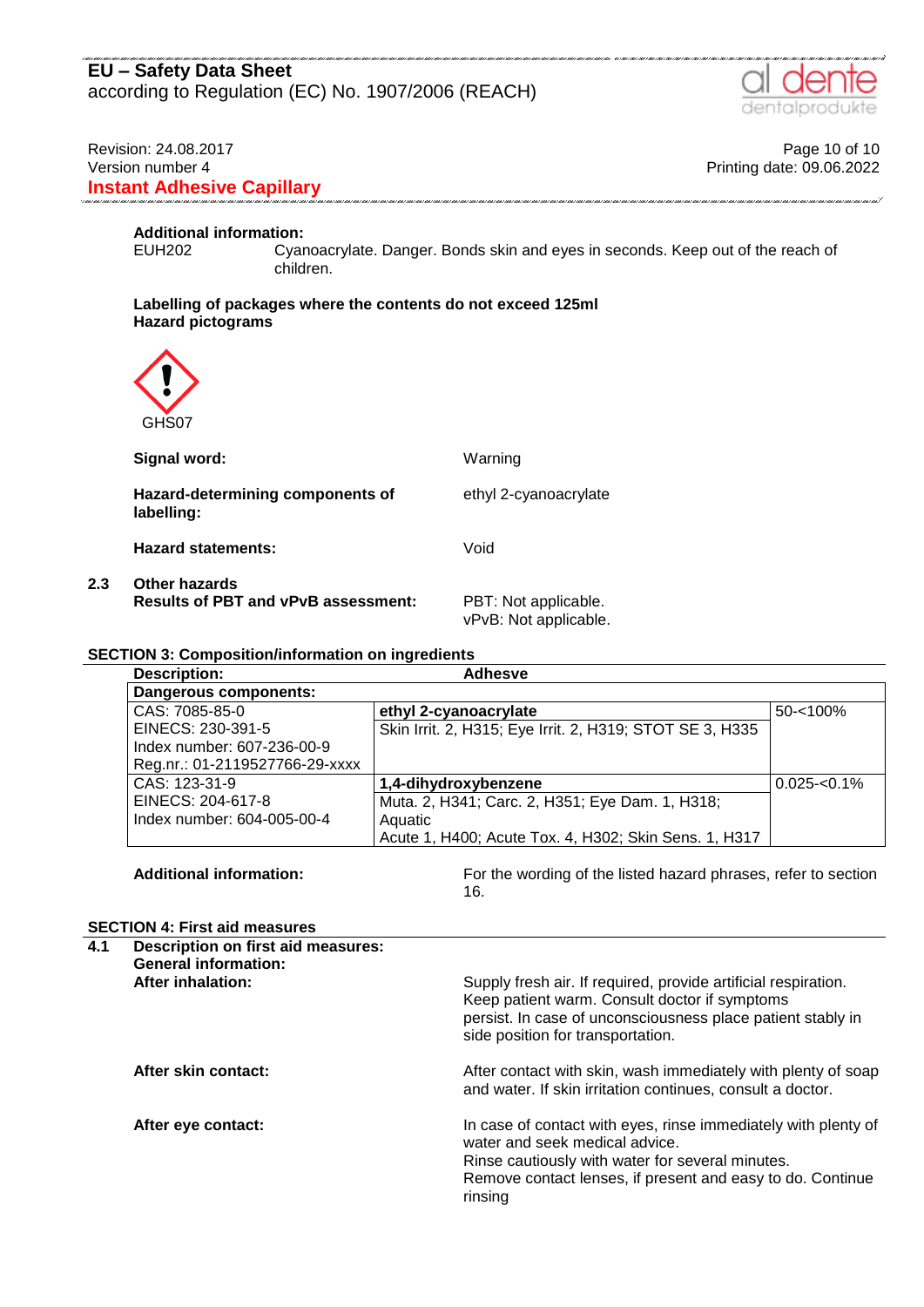according to Regulation (EC) No. 1907/2006 (REACH)



| Revision: 24.08.2017<br>Version number 4<br><b>Instant Adhesive Capillary</b> |                                                                                | Page 10 of 10<br>Printing date: 09.06.2022                                                                                                                                                                                                                                                                                       |
|-------------------------------------------------------------------------------|--------------------------------------------------------------------------------|----------------------------------------------------------------------------------------------------------------------------------------------------------------------------------------------------------------------------------------------------------------------------------------------------------------------------------|
|                                                                               | After swallowing:                                                              | Rinse out mouth and then drink plenty of water.<br>If swallowed, do not induce vomiting: seek medical advice<br>immediately and show this container or label.                                                                                                                                                                    |
| 4.2                                                                           | Most important symptoms and effects,<br>both acute and delayed:                | No further relevant information available.                                                                                                                                                                                                                                                                                       |
| 4.3                                                                           | Indication of any immediate medical<br>attention and special treatment needed: | No further relevant information available.                                                                                                                                                                                                                                                                                       |
|                                                                               | <b>SECTION 5: Firefighting measures</b>                                        |                                                                                                                                                                                                                                                                                                                                  |
| 5.1                                                                           | <b>Extinguishing media:</b><br>Suitable extinguishing media:                   | CO2, powder or water spray. Fight larger fires with water<br>spray or alcohol resistant foam.                                                                                                                                                                                                                                    |
|                                                                               | For safety reasons unsuitable<br>extinguishing agents:                         | Water with full jet.                                                                                                                                                                                                                                                                                                             |
| 5.2                                                                           | Special hazards arising from the<br>substance or mixture:                      | Formation of toxic gases is possible during heating or in<br>case of fire.<br>In case of fire, the following can be released:<br>Nitrogen oxides (NOx)<br>Carbon monoxide and carbon dioxide<br>Danger of forming toxic pyrolysis products.<br>Under certain fire conditions, traces of other toxic gases<br>cannot be excluded. |
| 5.3                                                                           | <b>Advice for firefighters</b><br><b>Protective equipment:</b>                 | Wear self-contained respiratory protective device.<br>Do not inhale explosion gases or combustion gases.                                                                                                                                                                                                                         |
|                                                                               | <b>Additional information:</b>                                                 | Cool endangered receptacles with water spray.<br>Dispose of fire debris and contaminated firefighting water in<br>accordance with official regulations.                                                                                                                                                                          |
|                                                                               | <b>SECTION 6: Accidental release measures</b>                                  |                                                                                                                                                                                                                                                                                                                                  |
| 6.1                                                                           | Personal precautions, protective<br>equipment and emergency procedures:        | Ensure adequate ventilation<br>Use respiratory protective device against the effects of<br>fumes/dust/aerosol. Avoid contact with the eyes and skin.                                                                                                                                                                             |
| 6.2                                                                           | <b>Environmental precautions:</b>                                              | Do not allow product to reach sewage system or any water<br>course. Inform respective authorities in case of seepage into<br>water course or sewage system.                                                                                                                                                                      |
| 6.3                                                                           | Methods and material for containment and<br>cleaning up                        | Absorb with liquid-binding material (sand, diatomite, acid<br>binders, universal binders).<br>Ensure adequate ventilation.<br>Dispose of the material collected according to regulations.                                                                                                                                        |
| 6.4                                                                           | <b>Reference to other sections:</b>                                            | See Section 7 for information on safe handling.<br>See Section 8 for information on personal protection<br>equipment.<br>See Section 10 for information on "stability and reactivity".<br>See Section 13 for disposal information.                                                                                               |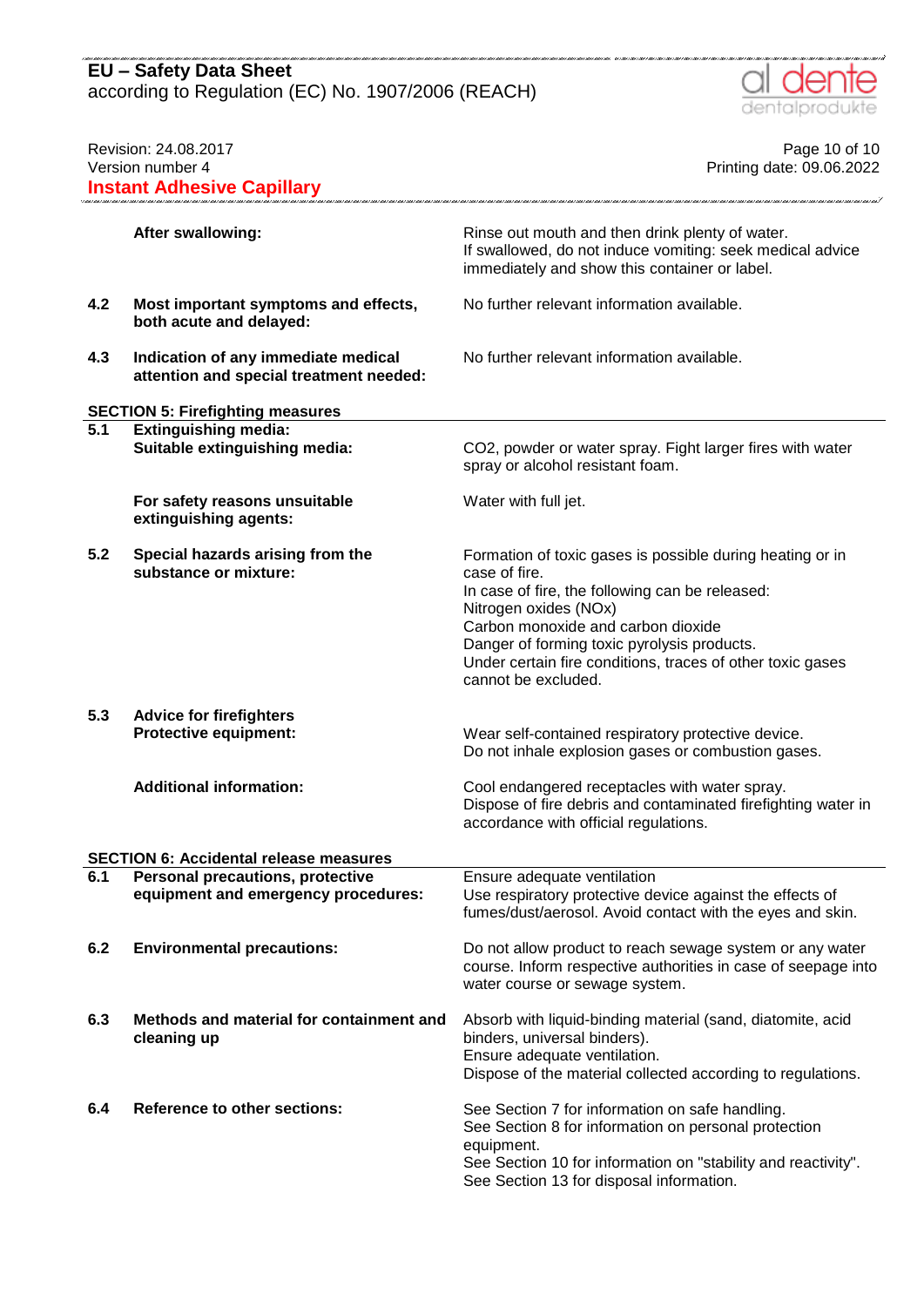according to Regulation (EC) No. 1907/2006 (REACH)



## Revision: 24.08.2017 **Page 10 of 10** Version number 4 Printing date: 09.06.2022 **Instant Adhesive Capillary**

|     | <b>SECTION 7: Handling and storage</b>                                                       |                                                                                                                                                                   |  |
|-----|----------------------------------------------------------------------------------------------|-------------------------------------------------------------------------------------------------------------------------------------------------------------------|--|
| 7.1 | Precautions for safe handling:                                                               | Ensure good ventilation/exhaustion at the workplace.<br>Ensure good interior ventilation, especially at floor level.<br>(Fumes are heavier than air).             |  |
|     | Information about fire- and explosion<br>protection:                                         | Keep ignition sources away - Do not smoke.                                                                                                                        |  |
| 7.2 | Conditions for safe storage, including any incompatibilities<br>Storage:                     |                                                                                                                                                                   |  |
|     | Requirements to be met by storerooms<br>and receptacles:                                     | Store only in the original receptacle.                                                                                                                            |  |
|     | Information about storage in one common<br>storage facility:                                 | Not required.                                                                                                                                                     |  |
|     | Further information about storage<br>conditions:                                             | Store in cool, dry conditions in well sealed receptacles.<br>Store under lock and key and out of the reach of children.<br>Protect from heat and direct sunlight. |  |
|     | Storage class (TRGS 510, Storage of<br>hazardous substances in non-stationary<br>containers) | $10 - 13$                                                                                                                                                         |  |
| 7.3 | Specific end use(s):                                                                         | No further relevant information available.                                                                                                                        |  |

.<br>1990 - 1990 - 1990 - 1990 - 1990 - 1990 - 1991 - 1991 - 1991 - 1991 - 1991 - 1991 - 1991 - 1991 - 1991 - 199

# **SECTION 8: Exposure controls/personal protection**

|     | <u>ULUTTUR 0. LADUSUI 6 CUITUUS/DEI SUITUI DI ULECHUIT</u>              |                                             |                              |
|-----|-------------------------------------------------------------------------|---------------------------------------------|------------------------------|
|     | Additional information about design of                                  |                                             | No further data; see item 7. |
|     | technical Ifacilities:                                                  |                                             |                              |
| 8.1 | <b>Control parameters</b>                                               |                                             |                              |
|     | Ingredients with limit valu es that require monitoring at the workplace |                                             |                              |
|     | 7085-8 5-0 ethyl 2-cyanoacrylate                                        |                                             |                              |
|     | MAK (Switzerland)                                                       | Long-term value: $9 \text{ mg/m}^3$ , 2 ppm |                              |
|     | 123-31-9 1,4-dihydroxybenzene                                           |                                             |                              |
|     | MAK (Switzerland)                                                       | Short-term value: 2 e mg/m <sup>3</sup>     |                              |
|     |                                                                         |                                             |                              |

Long-term value: 2 e mg/m<sup>3</sup>

H S C2 M2;

| <b>DNEL</b> |                                   |                                |
|-------------|-----------------------------------|--------------------------------|
|             | 7 08 5-8 5-0 ethyl2-cyanoacrylate |                                |
| Inhalative  | Langzeit, Lokale Effekte          | $9.25 \text{ mg/m}^3$ (all)    |
|             |                                   | $9.25 \text{ mg/m}^3$ (ber)    |
|             | Langzeit, Systemische Effekte     | $9.25 \text{ mg/m}^3$ (all)    |
|             |                                   | $9.25 \,\mathrm{mg/m^3}$ (ber) |
|             | 123-31-9 1,4-dihydroxybenzene     |                                |
| Dermal      | Langzeit, Systemische Effekte     | 64 mg/kg bw/day (all)          |
|             |                                   | 128 mg/kg bw/day (ber)         |
| Inhalative  | Langzeit, Lokale Effekte          | $0.5 \,\mathrm{mg/m^3}$ (all)  |
|             |                                   | 1 mg/m <sup>3</sup> (ber)      |
|             | Langzeit, Systemische Effekte     | 1.74 mg/m <sup>3</sup> (all)   |
|             |                                   | $7$ mg/m <sup>3</sup> (ber)    |

| <b>PNFC</b><br>EUD.      |  |
|--------------------------|--|
| าenzene<br><br>.,,<br>`- |  |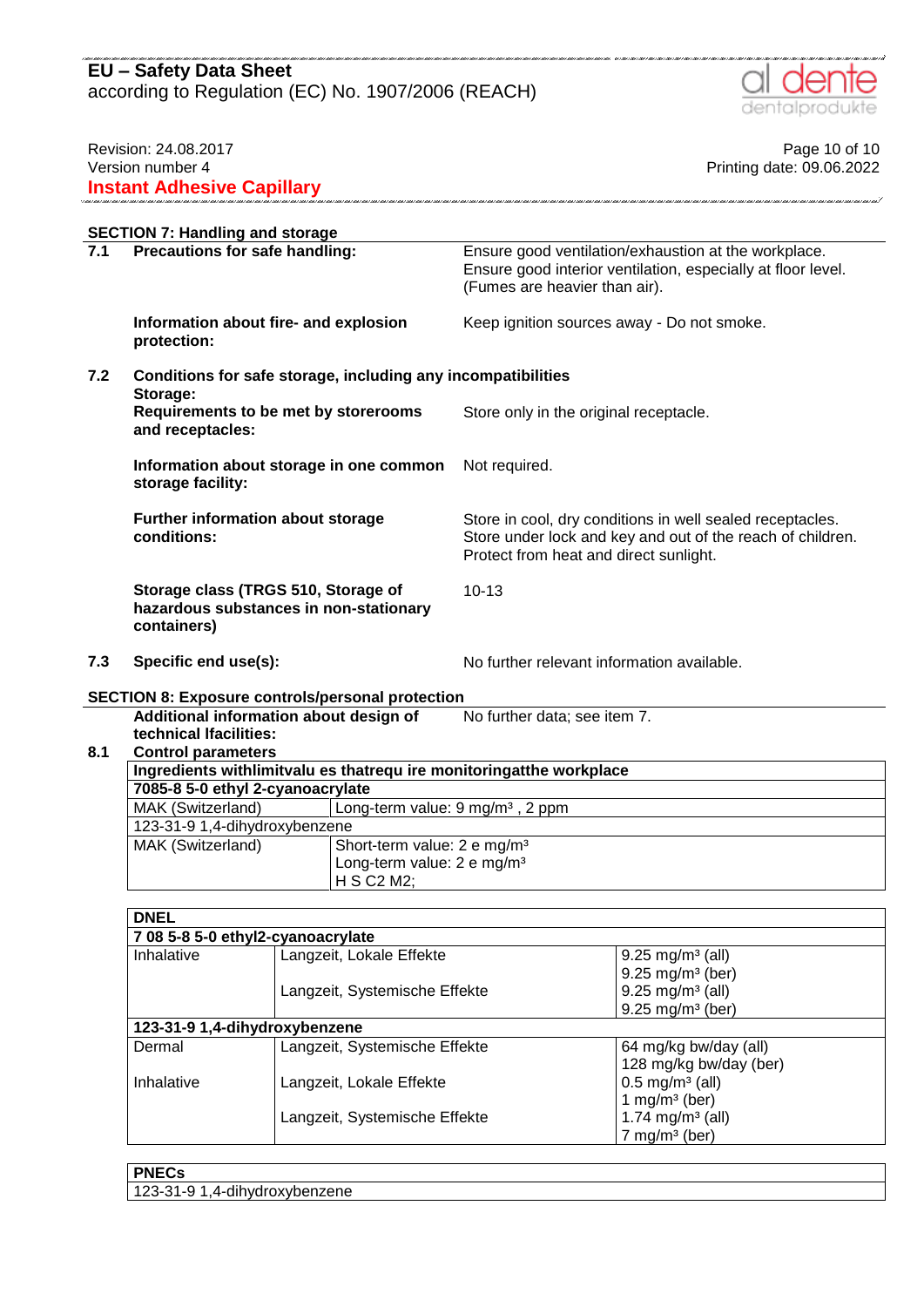# **EU – Safety Data Sheet** according to Regulation (EC) No. 1907/2006 (REACH)



Revision: 24.08.2017 **Page 10 of 10** Version number 4 Printing date: 09.06.2022 **Instant Adhesive Capillary**

|     | <b>PNEC Süßwasser</b>                                                                                   | $0.114$ mg/l            |                                                                                                                                                                                                                                                                                                                                             |
|-----|---------------------------------------------------------------------------------------------------------|-------------------------|---------------------------------------------------------------------------------------------------------------------------------------------------------------------------------------------------------------------------------------------------------------------------------------------------------------------------------------------|
|     | <b>PNEC Süßwassersediment</b><br>0.00098 mg/kg Sediment                                                 |                         |                                                                                                                                                                                                                                                                                                                                             |
|     | <b>PNEC Meerwasser</b>                                                                                  | $0.0114$ mg/l           |                                                                                                                                                                                                                                                                                                                                             |
|     | <b>PNEC Boden</b>                                                                                       | 0.000129 mg/kg Boden    |                                                                                                                                                                                                                                                                                                                                             |
|     | $0.71$ mg/l<br>PNEC Kläranlage                                                                          |                         |                                                                                                                                                                                                                                                                                                                                             |
|     | <b>PNEC Meerwassersediment</b>                                                                          | 0.000097 mg/kg Sediment |                                                                                                                                                                                                                                                                                                                                             |
|     | <b>Additional information:</b>                                                                          |                         | The lists valid during the making were used as basis.<br>Ensure good ventilation/exhaustion at the workplace.<br>Relative humidity should be at least 50-60%.                                                                                                                                                                               |
| 8.2 | <b>Exposure controls</b><br>Personal protective equipment:<br>General protective and hygienic measures: |                         | The usual precautionary measures are to be adhered to<br>when handling chemicals. Keep away from foodstuffs,<br>beverages and feed. Immediately remove all soiled and<br>contaminated clothing Wash hands before breaks and at the<br>end of work. Do not inhale gases / fumes / aerosols.<br>Avoid contact with the eyes and skin.         |
|     | <b>Respiratory protection:</b>                                                                          |                         | Use suitable respiratory protective device in case of<br>insufficient ventilation. Filter B                                                                                                                                                                                                                                                 |
|     | <b>Protection of hands:</b>                                                                             |                         | Protective gloves (EN 374)<br>Check protective gloves prior to each use for their proper<br>condition.<br>The glove material has to be impermeable and resistant to<br>the product/ the substance/ the preparation.<br>Selection of the glove material on consideration of the<br>penetration times, rates of diffusion and the degradation |

#### **Material of gloves:**

Find below a list of appropriate protective gloves for chemical surrounding:

Permeation time / penetration time: = 60 minutes (DIN EN 374): Butyl

Permeation time / penetration time: = 30 minutes (DIN EN 374): Chloropren Nitril II Nitril I Viton Butyl II

The recommendation is based exclusively on the chemical compatibility and the test according to EN374 under laboratory conditions. Requirements can vary according to the use. Therefore, please always take into account the glove supplier's recommendations.

The selection of the suitable gloves does not only depend on the material, but also on further marks of quality and varies from manufacturer to manufacturer. As the product is a preparation of several substances, the resistance of the glove material can not be calculated in advance and has therefore to be checked prior to the application.

**Penetration time of glove material:** The exact break through time has to be found out by the manufacturer of the protective gloves and has to be observed. Permeation time / penetration time: see above (material of gloves)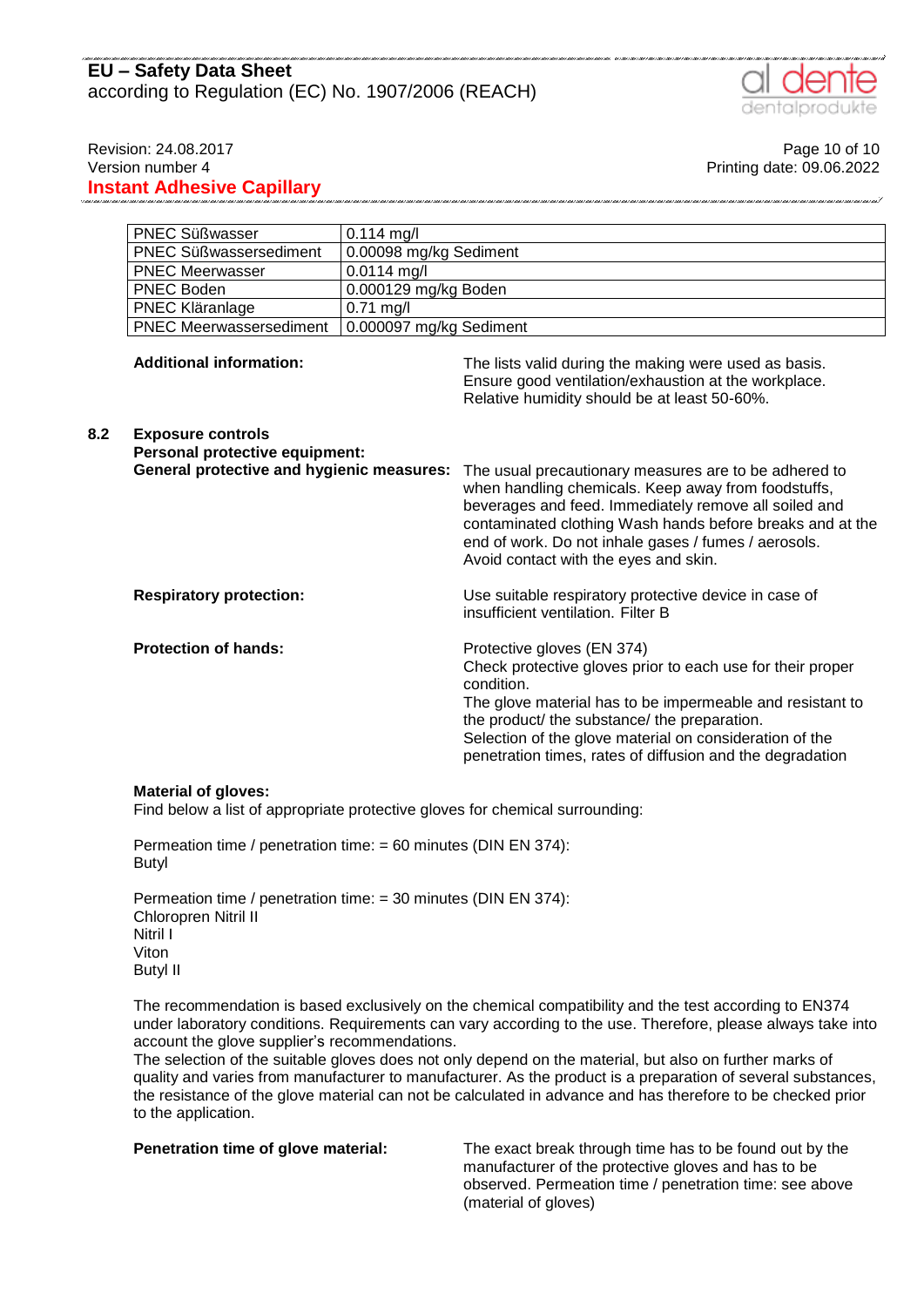according to Regulation (EC) No. 1907/2006 (REACH)

.<br>In Canal Canal Canal Canal Canal Canal Canal Canal Canal Canal Canal Canal Canal Canal Canal Canal Canal Canal



|      | Revision: 24.08.2017                                  | Page 10 of 10                                             |
|------|-------------------------------------------------------|-----------------------------------------------------------|
|      | Version number 4                                      | Printing date: 09.06.2022                                 |
|      | <b>Instant Adhesive Capillary</b>                     |                                                           |
|      |                                                       |                                                           |
|      | Not suitable are gloves made of the                   | Cotton gloves.                                            |
|      | following material:                                   |                                                           |
|      |                                                       |                                                           |
|      | Eye protection:                                       | Safety glasses.                                           |
|      |                                                       |                                                           |
|      | <b>SECTION 9: Physical and chemical properties</b>    |                                                           |
| 9.1  | Information on basic physical and chemical properties |                                                           |
|      | <b>General Information</b>                            |                                                           |
|      | Appearance:                                           |                                                           |
|      | Form:                                                 | Fluid                                                     |
|      | <b>Colour:</b>                                        | Colourless                                                |
|      | Odour:                                                | Irritant                                                  |
|      | <b>Odour threshold:</b>                               | Not determined.                                           |
|      | pH-value:                                             | Not determined.                                           |
|      | <b>Change in condition</b>                            |                                                           |
|      | Melting point / freezing point:                       | Undetermined.                                             |
|      | Initial boiling point and boiling range:              | Undetermined.                                             |
|      | <b>Flashpoint:</b>                                    | $>80^{\circ}$ C                                           |
|      | Flammability(solid,gas):                              | Not applicable.                                           |
|      | Ignition temperature:                                 |                                                           |
|      | <b>Decomposition temperature:</b>                     | Not determined.                                           |
|      | Auto-ignition temperature:                            | Product is not self-igniting.                             |
|      | <b>Explosive properties:</b>                          | Product does not present an explosion hazard.             |
|      | <b>Explosion limits:</b>                              |                                                           |
|      | Lower:                                                | Not determined.                                           |
|      | Upper:                                                | Not determined.                                           |
|      | Vapour pressure:                                      | Not determined.                                           |
|      | Density at 20°C:                                      | 1,06g/cm <sup>3</sup> (DIN 51757)                         |
|      | <b>Relative density:</b>                              | Not determined.                                           |
|      | Vapour density:                                       | Not determined.                                           |
|      | <b>Evaporation rate:</b>                              | Not determined.                                           |
|      | Solubility in / Miscibility with water:               | Hydrolised.                                               |
|      | Partition coefficient: n-octanol/water:               | Not determined.                                           |
|      | Viscosity:                                            |                                                           |
|      | Dynamic at 25°C:                                      | 1-10mPas                                                  |
|      | Kinematic:                                            | Not determined.                                           |
| 9.2  | <b>Other information:</b>                             | No further relevant information available.                |
|      |                                                       |                                                           |
|      | <b>SECTION 10: Stability and reactivity</b>           |                                                           |
| 10.1 | <b>Reactivity:</b>                                    | No further relevant information available.                |
|      |                                                       |                                                           |
| 10.2 | <b>Chemical stability</b>                             |                                                           |
|      | Thermal decomposition /conditions to be               | Protect from heat and direct sunlight.                    |
|      | avoided:                                              |                                                           |
|      |                                                       |                                                           |
| 10.3 | Possibility of hazardous reactions:                   | Exothermic polymerisation.                                |
|      |                                                       | Reacts with alcohols, amines, aqueous acids and alkalis.  |
|      |                                                       |                                                           |
| 10.4 | <b>Conditions to avoid:</b>                           | No further relevant information available.                |
|      |                                                       |                                                           |
| 10.5 | Incompatible materials:                               | No further relevant information available.                |
|      |                                                       |                                                           |
| 10.6 | <b>Hazardous decomposition products:</b>              | No dangerous products of decomposition if used and stored |
|      |                                                       | according to specifications.                              |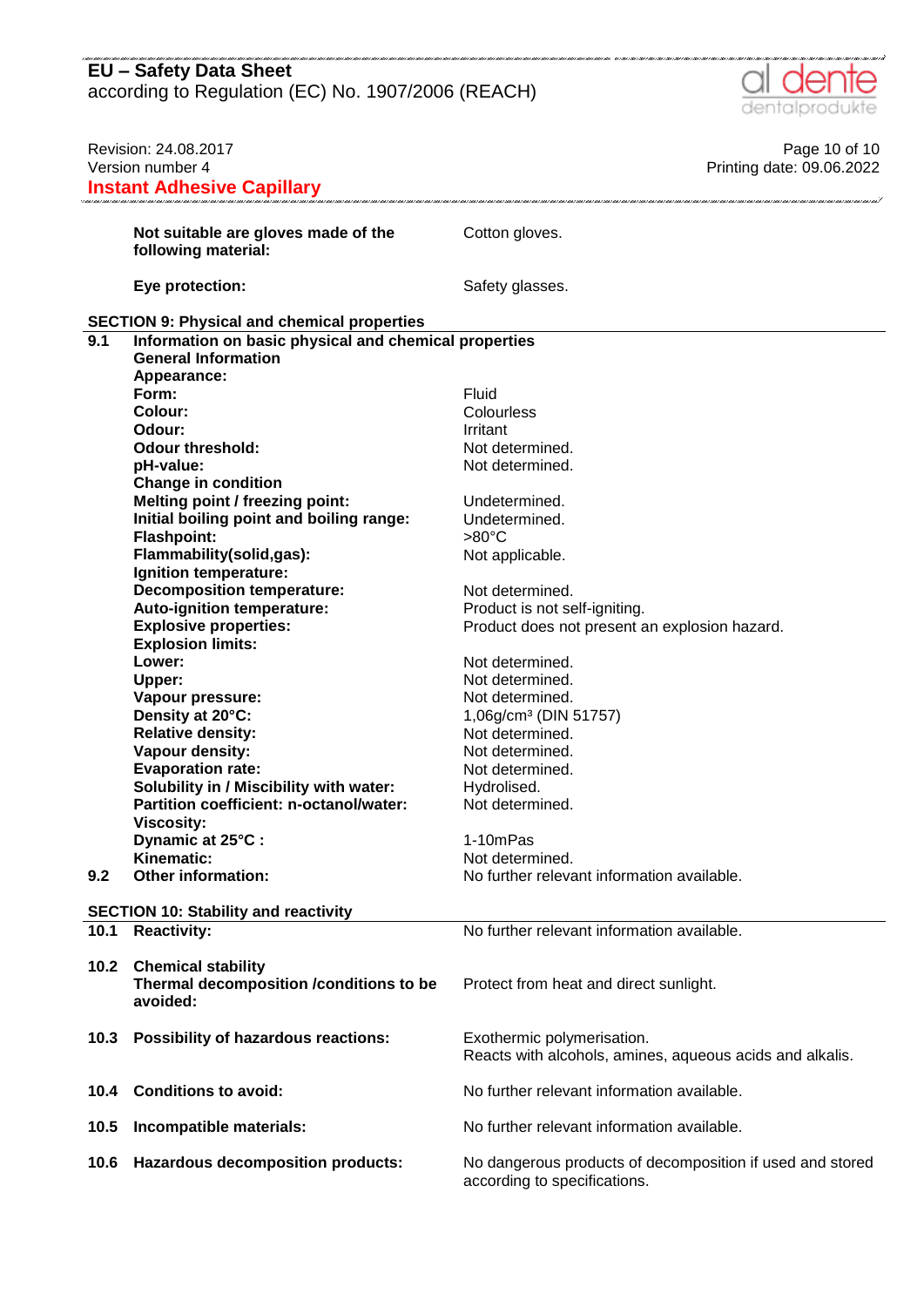according to Regulation (EC) No. 1907/2006 (REACH)



Revision: 24.08.2017 **Page 10 of 10** Version number 4 Printing date: 09.06.2022 **Instant Adhesive Capillary**

## **SECTION 11: Toxicological information**

# **11.1 Information on toxicological effects**

**Acute toxicity: Based on available data, the classification criteria are not** met.

## **LD / LC 50 values relevant for classification:**

| 708 5-8 5-0 ethyl2-cyanoacrylate                                                                   |                                              |                                                                                   |  |  |
|----------------------------------------------------------------------------------------------------|----------------------------------------------|-----------------------------------------------------------------------------------|--|--|
| Oral                                                                                               | LD50                                         | >5,000 mg/kg (rat) (OECD 401)                                                     |  |  |
| LD50<br>Dermal                                                                                     |                                              | >2,000 mg/kg (rab) (OECD 402)                                                     |  |  |
| 123-31-9 1,4-dihydroxybenzene                                                                      |                                              |                                                                                   |  |  |
| Oral                                                                                               | LD50                                         | 375 mg/kg (rat) (OECD 401)                                                        |  |  |
| Dermal                                                                                             | LD50                                         | >2,000 mg/kg (rab) (OECD 402)                                                     |  |  |
| <b>Primary irritant effect</b><br><b>Skin corrosion/irritation:</b>                                |                                              | Causes skin irritation.                                                           |  |  |
| Serious eye damage / irritation:                                                                   |                                              | Causes serious eye irritation.                                                    |  |  |
|                                                                                                    | <b>Respiratory or skin sensitisation:</b>    | Based on available data, the classification criteria are not<br>met.              |  |  |
|                                                                                                    | <b>Additional toxicological information:</b> | No experimentally found toxicological data are available for<br>this preparation. |  |  |
| CMR effects (carcinogenity, mutagenicity and toxicity for reproduction)<br>Germ cell mutagenicity: |                                              | Based on available data, the classification criteria are not<br>met.              |  |  |
| Carcinogenicity:                                                                                   |                                              | Based on available data, the classification criteria are not<br>met.              |  |  |
| <b>Reproductive toxicity:</b>                                                                      |                                              | Based on available data, the classification criteria are not<br>met.              |  |  |
| <b>STOT-single exposure:</b>                                                                       |                                              | May cause respiratory irritation.                                                 |  |  |
| <b>STOT-repeated exposure:</b>                                                                     |                                              | Based on available data, the classification criteria are not<br>met.              |  |  |
| <b>Aspiration hazard:</b>                                                                          |                                              | Based on available data, the classification criteria are not<br>met.              |  |  |

## **SECTION 12: Ecological information**

**12.1 Toxicity:**

| <b>Aquatic toxicity:</b>      |                                             |  |  |  |  |
|-------------------------------|---------------------------------------------|--|--|--|--|
| 123-31-9 1,4-dihydroxybenzene |                                             |  |  |  |  |
| LC50/96 h                     | 0.638 mg/l (Oncorhynchus mykiss)            |  |  |  |  |
| EC50/48 h                     | 0.061 mg/l (Daphnia magna)                  |  |  |  |  |
| EC50/72 h                     | 0.33 mg/l (Pseudokirchneriella subcapitata) |  |  |  |  |

| 12.2 Persistence and degradability: | No further relevant information available. |
|-------------------------------------|--------------------------------------------|
| 12.3 Bioaccumulative potential:     | No further relevant information available. |
| 12.4 Mobility in soil:              | No further relevant information available. |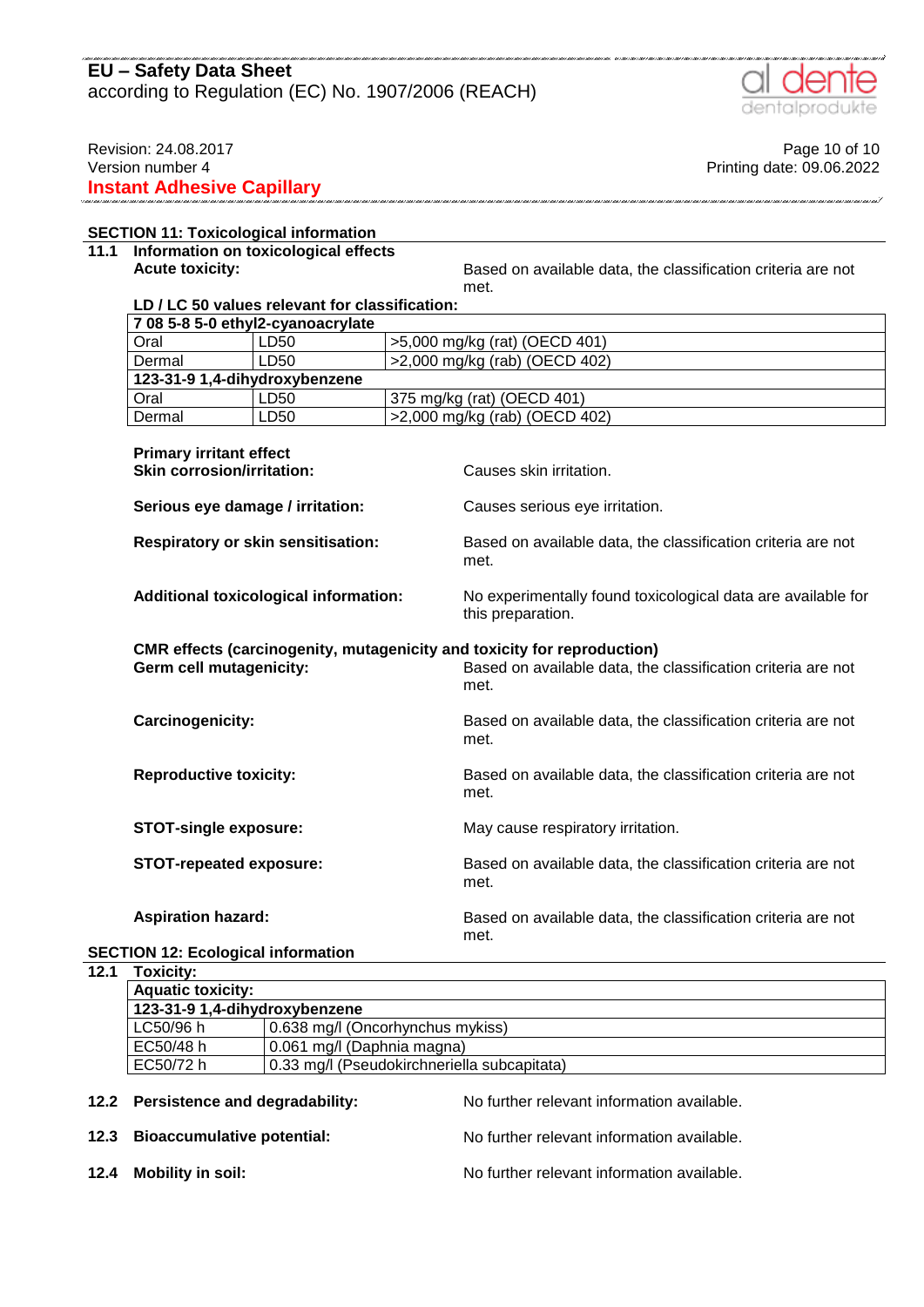according to Regulation (EC) No. 1907/2006 (REACH)



| Revision: 24.08.2017<br>Version number 4<br><b>Instant Adhesive Capillary</b> |                                                                                     |            | Page 10 of 10<br>Printing date: 09.06.2022                                                                                                                                                                                                                   |
|-------------------------------------------------------------------------------|-------------------------------------------------------------------------------------|------------|--------------------------------------------------------------------------------------------------------------------------------------------------------------------------------------------------------------------------------------------------------------|
|                                                                               | Additional ecological information:<br><b>General notes:</b>                         |            | Water hazard class 2 (German Regulation) (Self-<br>assessment): hazardous for water<br>Danger to drinking water if even small quantities leak into<br>the ground.<br>Do not allow product to reach ground water, water course or<br>undiluted sewage system. |
|                                                                               | 12.5 Results of PBT and vPvB assessment:<br>PBT:<br>vPvB:                           |            | Not applicable.<br>Not applicable.                                                                                                                                                                                                                           |
| 12.6                                                                          | Other adverse effects:                                                              |            | No further relevant information available.                                                                                                                                                                                                                   |
|                                                                               | <b>SECTION 13: Disposal considerations</b>                                          |            |                                                                                                                                                                                                                                                              |
| 13.1                                                                          | <b>Waste treatment methods</b><br><b>Recommendation:</b>                            |            | Disposal must be made according to official regulations.                                                                                                                                                                                                     |
|                                                                               | European waste catalogue                                                            |            |                                                                                                                                                                                                                                                              |
|                                                                               | 08 00 00                                                                            |            | WASTES FROM THE MANUFACTURE, FORMULATION, SUPPLY AND USE<br>(MFSU) OF COATINGS (PAINTS, VARNISHES AND VITREOUS ENAMELS),<br>ADHESIVES, SEALANTS AND PRINTING INKS                                                                                            |
|                                                                               | 08 04 00                                                                            |            | wastes from MFSU of adhesives and sealants (including waterproofing products)                                                                                                                                                                                |
|                                                                               | 08 04 09*                                                                           | substances | waste adhesives and sealants containing organic solvents or other hazardous                                                                                                                                                                                  |
|                                                                               | Uncleaned packaging:<br>Recommendation:<br><b>SECTION 14: Transport information</b> |            | Disposal must be made according to official regulations.                                                                                                                                                                                                     |
| 14.1                                                                          | <b>UN</b> number<br>ADR, IMDG:<br>IATA:                                             |            | Void<br><b>UN3334</b>                                                                                                                                                                                                                                        |
| 14.2                                                                          | UN proper shipping name<br>ADR, IMDG:<br>IATA:                                      |            | Void<br>Aviation regulated liquid, n.o.s. (Cyanoacrylate ester)                                                                                                                                                                                              |
| 14.3                                                                          | <b>Transport hazard class(es)</b><br>ADR, AND, IMDG<br>Class:<br>IATA:              |            | Void                                                                                                                                                                                                                                                         |
|                                                                               | Class:<br>Label:                                                                    |            | 9 Miscellaneous dangerous substances and articles.<br>9                                                                                                                                                                                                      |
| 14.4                                                                          | <b>Packing group</b><br>ADR, IMDG, IATA:                                            |            | Void                                                                                                                                                                                                                                                         |
| 14.5                                                                          | <b>Environmental hazards:</b>                                                       |            | Not applicable.                                                                                                                                                                                                                                              |
| 14.6                                                                          | Special precautions for user:                                                       |            | Not applicable.                                                                                                                                                                                                                                              |
|                                                                               |                                                                                     |            |                                                                                                                                                                                                                                                              |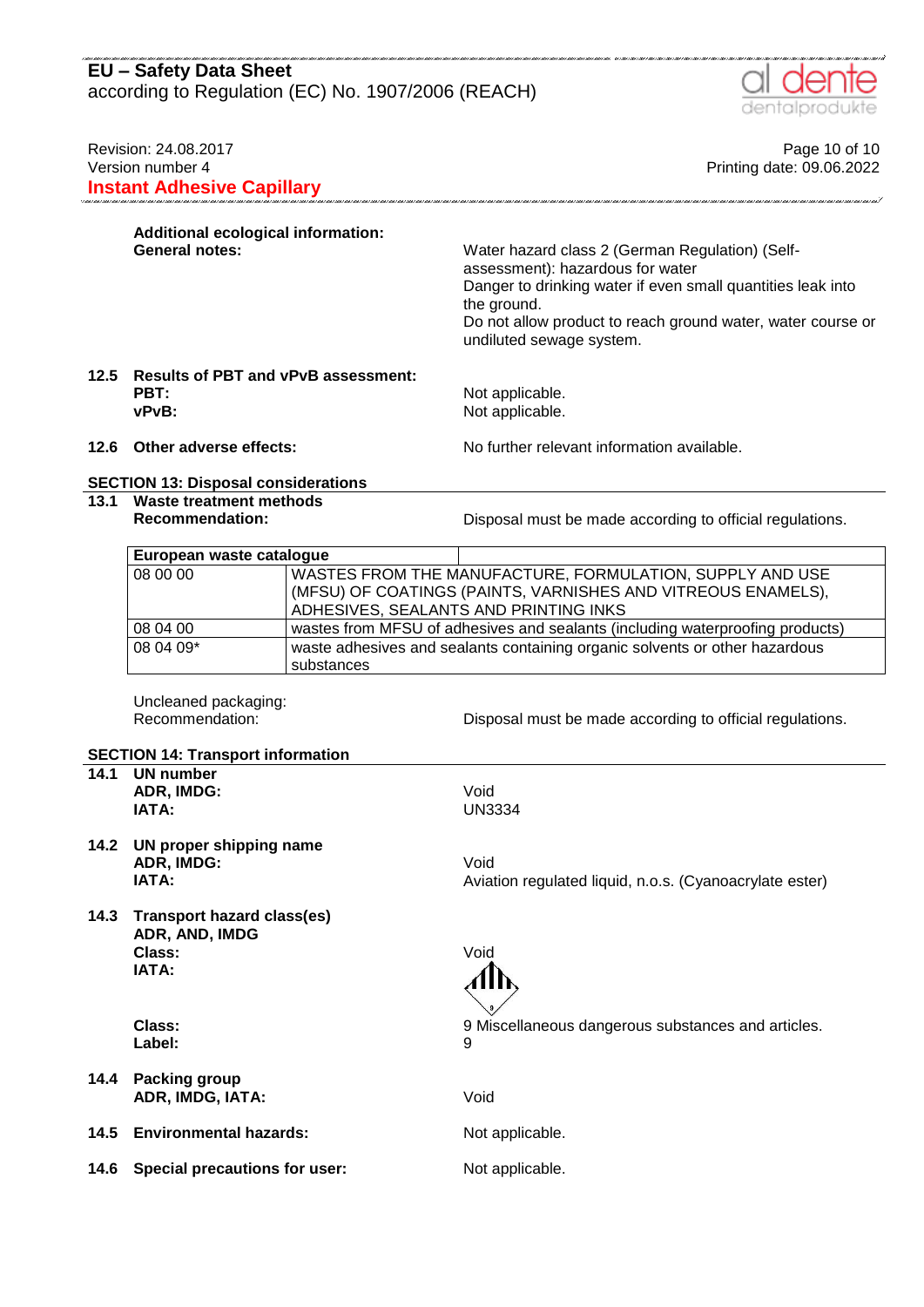| <b>EU - Safety Data Sheet</b> |                                                                                                                                                                                                                            |                                                                                                           |                                                                                                                                                                                                           |                                            |  |  |
|-------------------------------|----------------------------------------------------------------------------------------------------------------------------------------------------------------------------------------------------------------------------|-----------------------------------------------------------------------------------------------------------|-----------------------------------------------------------------------------------------------------------------------------------------------------------------------------------------------------------|--------------------------------------------|--|--|
|                               | according to Regulation (EC) No. 1907/2006 (REACH)<br>dentalprodukte                                                                                                                                                       |                                                                                                           |                                                                                                                                                                                                           |                                            |  |  |
|                               | Revision: 24.08.2017<br>Version number 4                                                                                                                                                                                   |                                                                                                           |                                                                                                                                                                                                           | Page 10 of 10<br>Printing date: 09.06.2022 |  |  |
|                               | <b>Instant Adhesive Capillary</b>                                                                                                                                                                                          |                                                                                                           |                                                                                                                                                                                                           |                                            |  |  |
| 14.7                          | Transport in bulk according to Annex II of<br><b>Marpol and the IBC Code:</b>                                                                                                                                              |                                                                                                           | not applicable                                                                                                                                                                                            |                                            |  |  |
|                               | Transport/A dditionalinformation:<br><b>IATA</b>                                                                                                                                                                           |                                                                                                           |                                                                                                                                                                                                           |                                            |  |  |
|                               | <b>Remarks:</b>                                                                                                                                                                                                            |                                                                                                           | Primary packs containing not more than 500ml are<br>unregulated by this mode of transport and may be shipped<br>unrestricted.                                                                             |                                            |  |  |
|                               | <b>UN</b> " Model Regulation":                                                                                                                                                                                             |                                                                                                           | Void                                                                                                                                                                                                      |                                            |  |  |
|                               |                                                                                                                                                                                                                            |                                                                                                           |                                                                                                                                                                                                           |                                            |  |  |
| 15.1                          | <b>SECTION 15: Regulatory information</b><br>Safety, health and environmental regulations/legislation specific for the substance or mixture<br>REGULATION (EC) No 1907/2006 ANNEX<br>Conditions of restriction: 3<br>XVII: |                                                                                                           |                                                                                                                                                                                                           |                                            |  |  |
|                               | <b>National regulations:</b><br><b>Water hazard class:</b>                                                                                                                                                                 |                                                                                                           | Water hazard class 2 (Self-assessment): hazardous for<br>water.                                                                                                                                           |                                            |  |  |
| 15.2                          | <b>Chemical safety assessment:</b>                                                                                                                                                                                         |                                                                                                           | A Chemical Safety Assessment has not been carried out.                                                                                                                                                    |                                            |  |  |
|                               | <b>SECTION 16: Other information</b>                                                                                                                                                                                       |                                                                                                           |                                                                                                                                                                                                           |                                            |  |  |
|                               |                                                                                                                                                                                                                            |                                                                                                           | This information is based on our present knowledge. However, this shall not constitute a guarantee for any<br>specific product features and shall not establish a legally valid contractual relationship. |                                            |  |  |
|                               | <b>Relevant phrases</b>                                                                                                                                                                                                    |                                                                                                           |                                                                                                                                                                                                           |                                            |  |  |
|                               | H302                                                                                                                                                                                                                       | Harmful if swallowed.                                                                                     |                                                                                                                                                                                                           |                                            |  |  |
|                               | H315<br>H317                                                                                                                                                                                                               | Causes skin irritation.                                                                                   | May cause an allergic skin reaction.                                                                                                                                                                      |                                            |  |  |
|                               | H318                                                                                                                                                                                                                       |                                                                                                           | Causes serious eye damage.                                                                                                                                                                                |                                            |  |  |
|                               | H319                                                                                                                                                                                                                       |                                                                                                           | Causes serious eye irritation.                                                                                                                                                                            |                                            |  |  |
|                               | H335                                                                                                                                                                                                                       |                                                                                                           | May cause respiratory irritation.                                                                                                                                                                         |                                            |  |  |
|                               | H341                                                                                                                                                                                                                       |                                                                                                           | Suspected of causing genetic defects.                                                                                                                                                                     |                                            |  |  |
|                               | H351<br>H400                                                                                                                                                                                                               | Suspected of causing cancer.<br>Very toxic to aquatic life.                                               |                                                                                                                                                                                                           |                                            |  |  |
| 16.2                          | <b>Abbreviations and acronyms:</b>                                                                                                                                                                                         |                                                                                                           |                                                                                                                                                                                                           |                                            |  |  |
|                               | <b>ADR</b>                                                                                                                                                                                                                 |                                                                                                           | Accord européen relatif au transport international des marchandises Dangereuses par                                                                                                                       |                                            |  |  |
|                               | IMDG:                                                                                                                                                                                                                      | Route                                                                                                     |                                                                                                                                                                                                           |                                            |  |  |
|                               | IATA:                                                                                                                                                                                                                      | International Maritime Code for Dangerous Goods<br>International Air Transport Association                |                                                                                                                                                                                                           |                                            |  |  |
|                               | GHS:                                                                                                                                                                                                                       | Globally Harmonised System of Classification and Labelling of Chemicals                                   |                                                                                                                                                                                                           |                                            |  |  |
|                               | EINECS:                                                                                                                                                                                                                    | European Inventory of Existing Commercial Chemical Substances                                             |                                                                                                                                                                                                           |                                            |  |  |
|                               | ELINCS:                                                                                                                                                                                                                    | European List of Notified Chemical Substances                                                             |                                                                                                                                                                                                           |                                            |  |  |
|                               | CAS:<br>DNEL:                                                                                                                                                                                                              | Chemical Abstracts Service (division of the American Chemical Society)<br>Derived No-Effect Level (REACH) |                                                                                                                                                                                                           |                                            |  |  |
|                               | PNEC:                                                                                                                                                                                                                      | Predicted No-Effect Concentration (REACH)                                                                 |                                                                                                                                                                                                           |                                            |  |  |
|                               | LC50:                                                                                                                                                                                                                      | Lethal concentration, 50 percent                                                                          |                                                                                                                                                                                                           |                                            |  |  |
|                               | LD50:                                                                                                                                                                                                                      | Lethal dose, 50 percent                                                                                   |                                                                                                                                                                                                           |                                            |  |  |
|                               | PBT:                                                                                                                                                                                                                       | Persistent, Bioaccumulative and Toxic                                                                     |                                                                                                                                                                                                           |                                            |  |  |
|                               | vPvB:<br>very Persistent and very Bioaccumulative<br>Acute Tox. 4:<br>Acute toxicity-Category 4                                                                                                                            |                                                                                                           |                                                                                                                                                                                                           |                                            |  |  |
|                               | Skin Irrit. 2:<br>Skin corrosion/irritation - Category 2                                                                                                                                                                   |                                                                                                           |                                                                                                                                                                                                           |                                            |  |  |
|                               | Eye Dam. 1:                                                                                                                                                                                                                | Serious eye damage/eye irritation - Category 1                                                            |                                                                                                                                                                                                           |                                            |  |  |